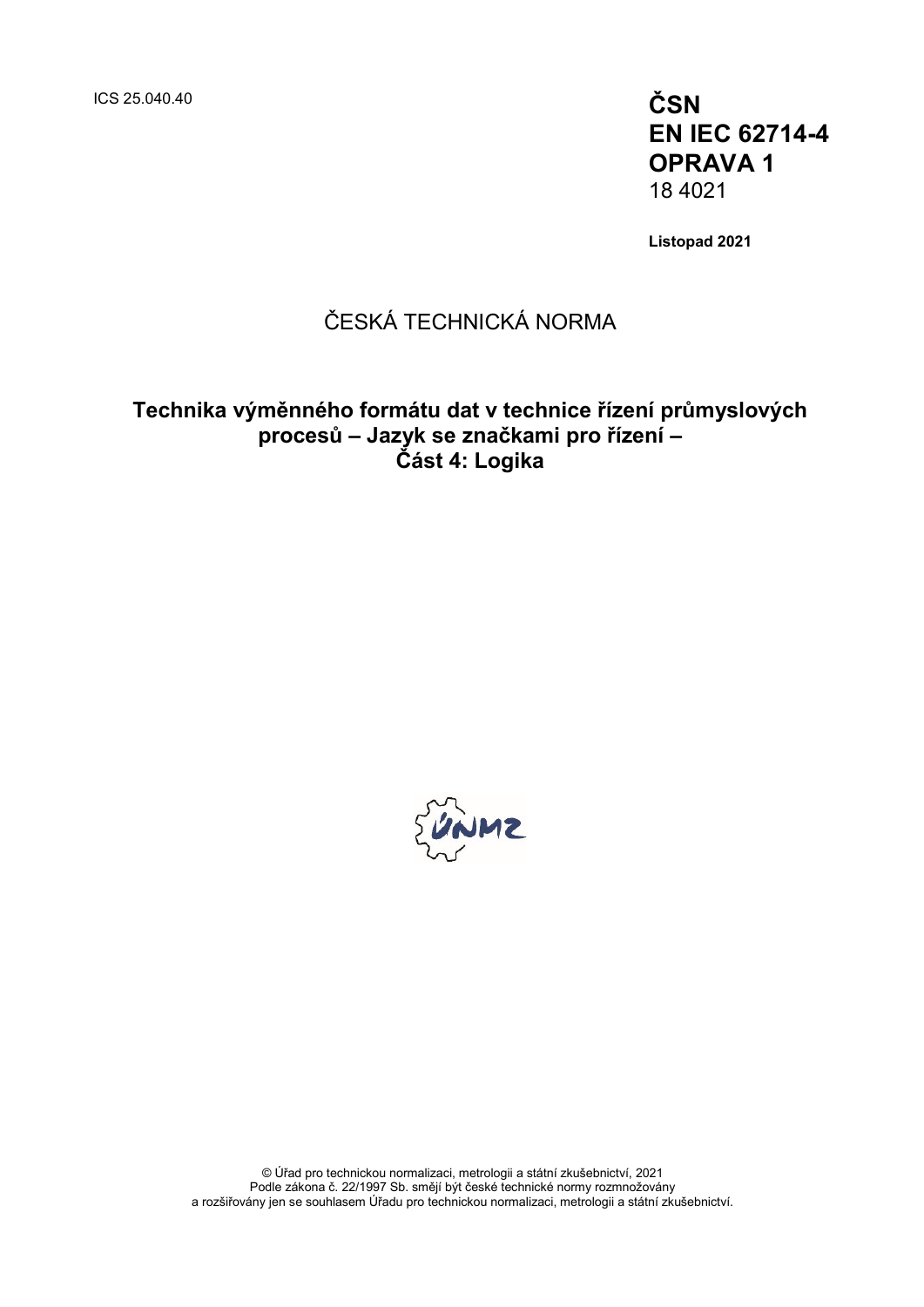ČSN EN IEC 62714-4/Opr. 1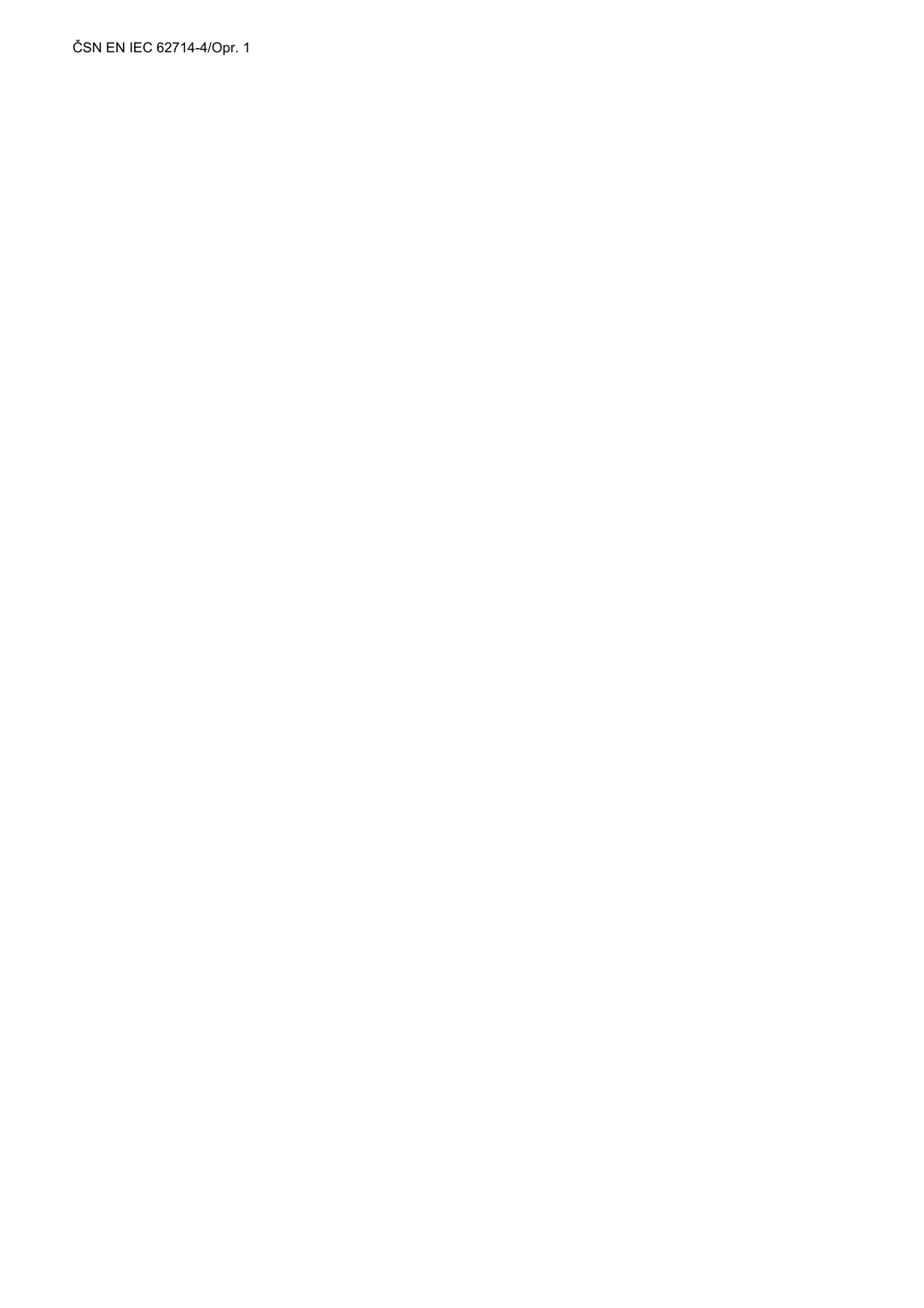# EUROPEAN STANDARD NORME EUROPÉENNE EUROPÄISCHE NORM

# **EN IEC 62714- 4:2020/AC:2020-12**

December 2020

ICS 25.040.40

English Version

## Engineering data exchange format for use in industrial automation systems engineering - Automation markup language - Part 4: Logic (IEC 62714-4:2020/COR1:2020)

Format d'échange de données pour une utilisation dans l'ingénierie des systèmes d'automatisation industrielle - Automation markup language - Partie 4: Logique (IEC 62714-4:2020/COR1:2020)

 Datenaustauschformat für Planungsdaten industrieller Automatisierungssysteme - Automation Markup Language (AML) - Teil 4: Logik (IEC 62714-4:2020/COR1:2020)

This corrigendum becomes effective on 4 December 2020 for incorporation in the English language version of the EN.



European Committee for Electrotechnical Standardization Comité Européen de Normalisation Electrotechnique Europäisches Komitee für Elektrotechnische Normung

**CEN-CENELEC Management Centre: Rue de la Science 23, B-1040 Brussels** 

© 2020 CENELEC All rights of exploitation in any form and by any means reserved worldwide for CENELEC Members.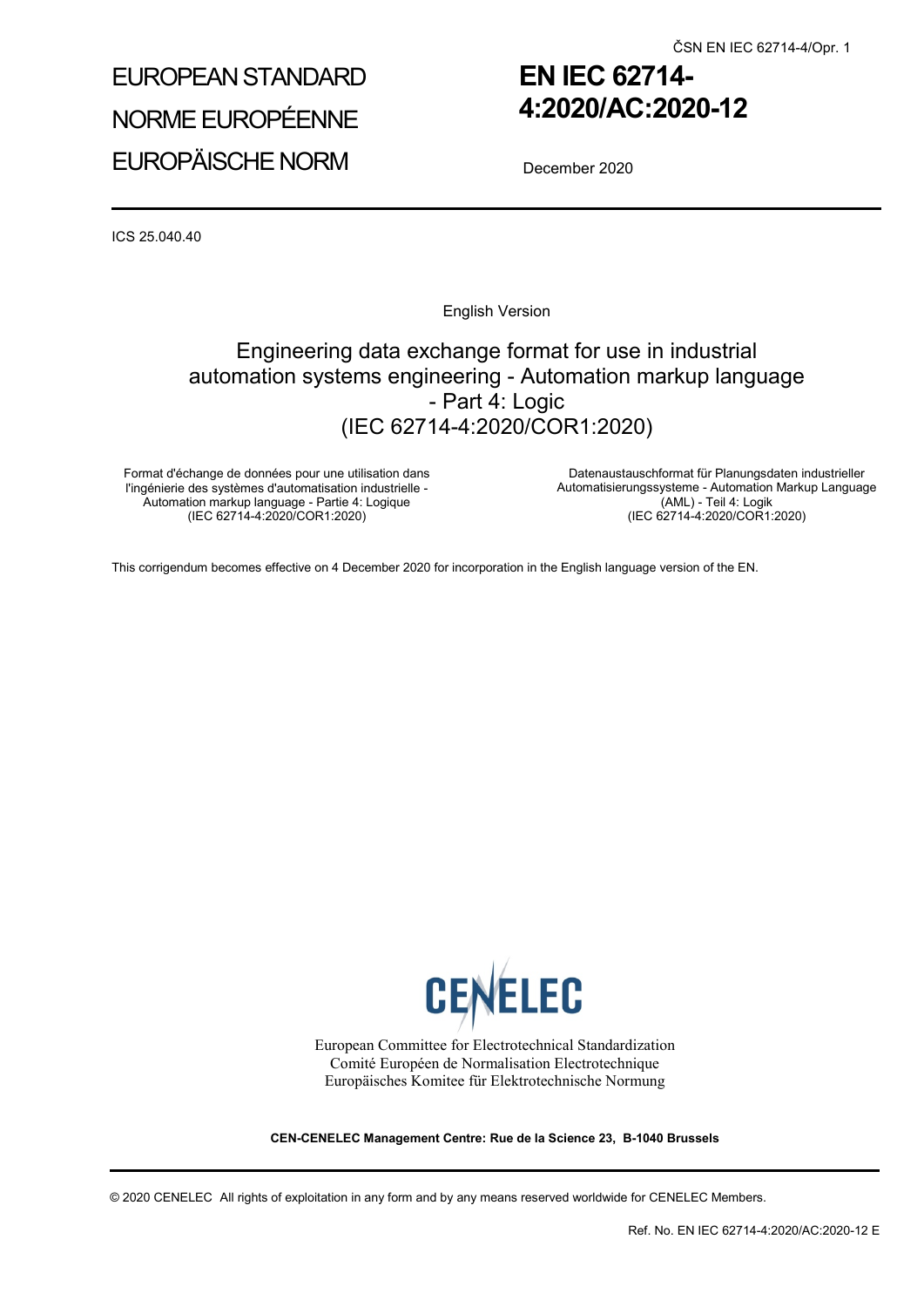EN IEC 62714-4:2020/AC:2020-12

ČSN EN IEC 62714-4/Opr. 1

## **Endorsement notice**

The text of the corrigendum IEC 62714-4:2020/COR1:2020 was approved by CENELEC as EN IEC 62714-4:2020/AC:2020-12 without any modification.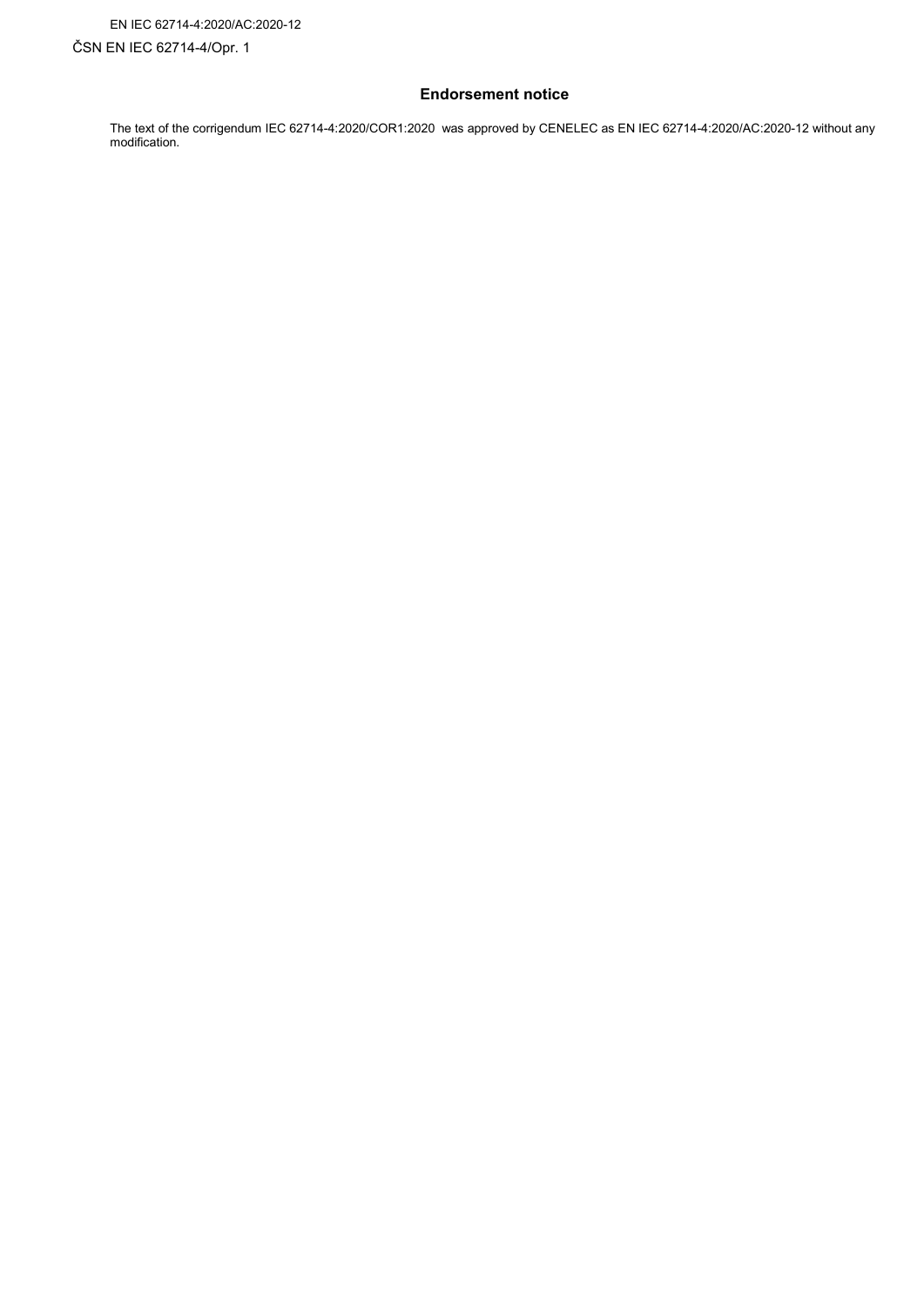IEC 62714-4:2020/COR1:2020 – 1 – © IEC 2020

\_\_\_\_\_\_\_\_\_\_\_\_

**IEC 62714-4 Edition 2.0 2020-06**

**IEC 62714-4 Édition 2.0 2020-06**

**ENGINEERING DATA EXCHANGE FORMAT FOR USE IN INDUSTRIAL AUTOMATION SYSTEMS ENGINEERING – AUTOMATION MARKUP LANGUAGE –** 

**Part 4: Logic**

**FORMAT D'ÉCHANGE DE DONNÉES POUR UNE UTILISATION DANS L'INGÉNIERIE DES SYSTÈMES D'AUTOMATISATION INDUSTRIELLE – AUTOMATION MARKUP LANGUAGE –** 

**Partie 4: Logique** 

## **CORRIGENDUM 1**

Corrections to the French version appear after the English text.

Les corrections à la version française sont données après le texte anglais.

## INTRODUCTION

*Replace the existing reference to* "Subclause 10.4.2" *by* "Clause 11".

## **4 Conformity**

*Replace the existing reference to* "10.4.2" *by* "Clause 11".

## **5.4 Referencing logic information**

*Replace the existing reference to* "Subclause 10.4.2" *by* "Clause 11".

## **7.1.1 Use of IEC 61131-10 schema**

*Replace the existing word "*SCF" *by* "SFC".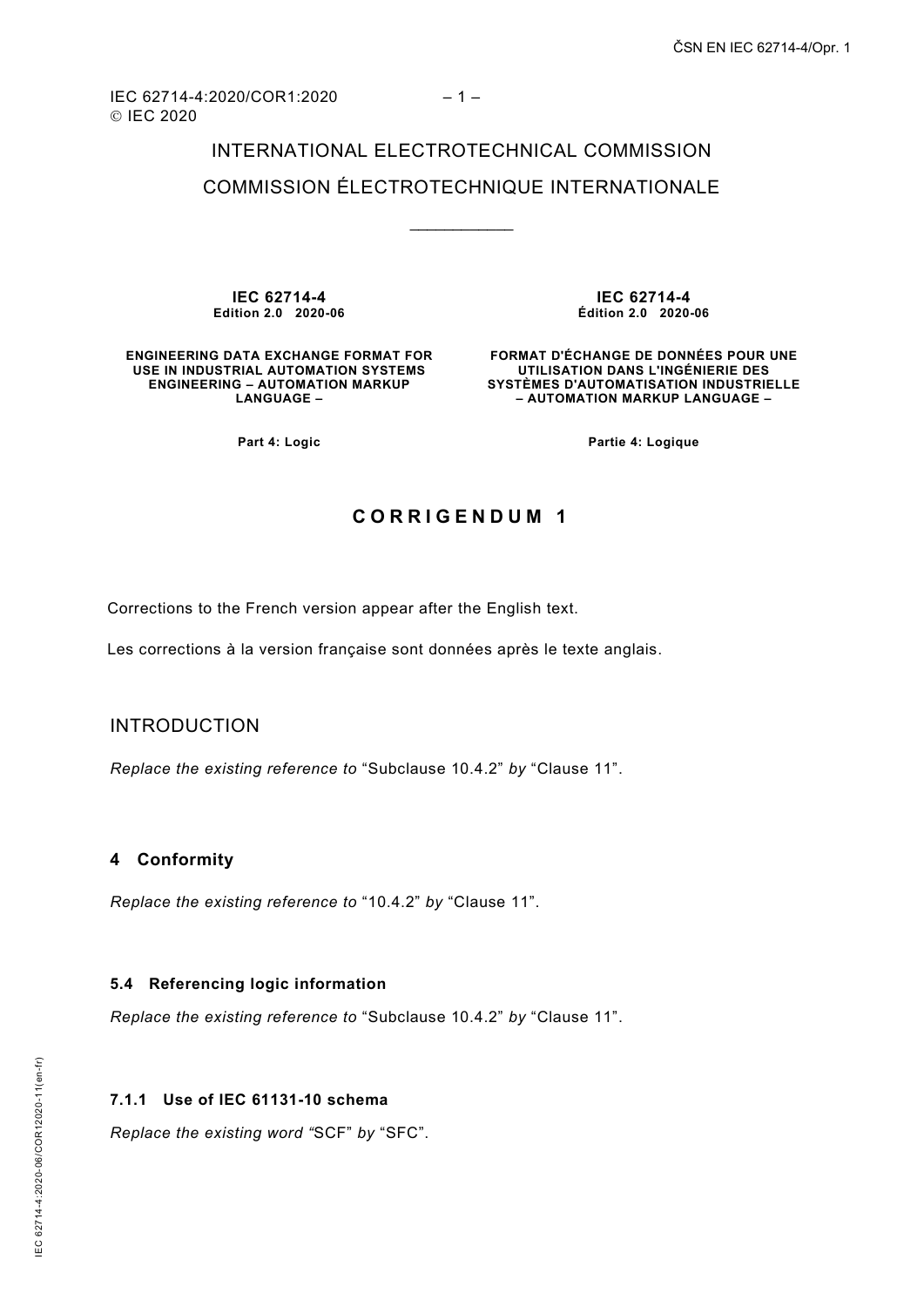#### **8.3.1 Common rules**

*Replace the existing reference to* "6.3.2" *by* "8.3.2". *Replace the existing reference to* "6.3.3" *by* "8.3.3". *Replace the existing reference to* "6.3.4" *by* "8.3.4". *Replace the existing references to* "6.3.5" *by* "8.3.5". *Replace the existing references to* "6.3.6" *by* "8.3.6".

#### **8.4.1 Common rules**

*Replace the existing reference to* "6.4.2" *by* "8.4.2". *Replace the existing reference to* "6.4.3" *by* "8.4.3". *Replace the existing reference to* "6.4.4" *by* "8.4.4". *Replace the existing reference to* "6.4.5" *by* "8.4.5".

#### **Table 24 – RoleClass LogicModelObject**

*Replace the existing reference to* "10.4.2" *by* "Clause 11".

#### **Table 25 – InterfaceClass LogicModelInterface**

*Replace the existing reference to* "10.4.2" *by* "Clause 11".

#### **Table 26 – InterfaceClass SequencingLogicModelInterface**

*Replace the existing reference to* "10.4.2" *by* "Clause 11".

## **Table 27 – InterfaceClass BehaviourLogicModelInterface**

*Replace the existing reference to* "10.4.2" *by* "Clause 11".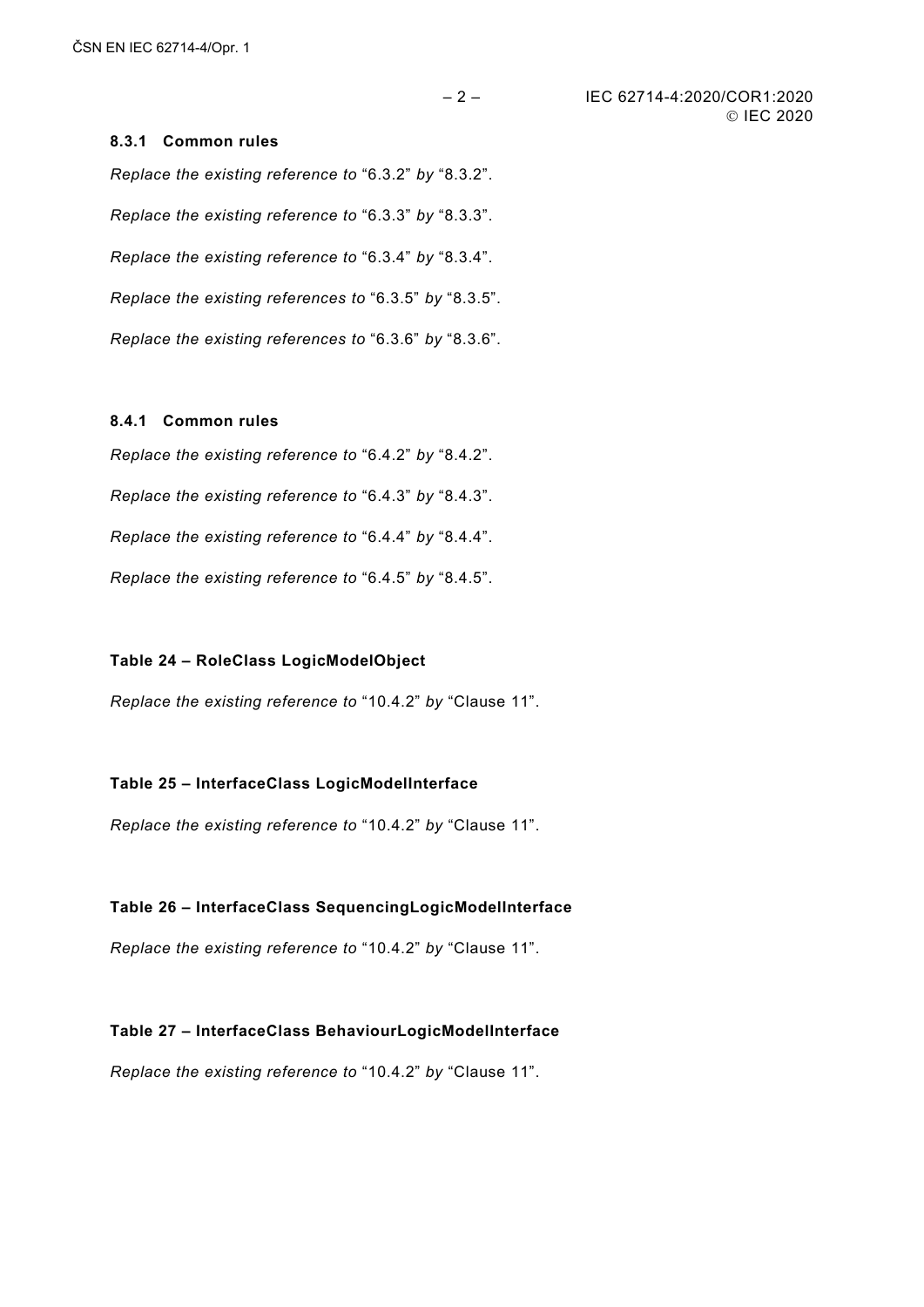IEC 62714-4:2020/COR1:2020 – 3 – © IEC 2020

## **Table 29 – InterfaceClass LogicModelElementInterface**

*Replace the existing reference to* "Clause 12" *by* "Clause 11".

*Replace the existing reference to* "Annex C" *by* "Annex B".

## **Table 30 – InterfaceClass VariableInterface**

*Replace the existing reference to* "Clause 12" *by* "Clause 11".

*Replace the existing reference to* "Annex C" *by* "Annex B".

## **Table 34 – InterfaceClass PLCopenXMLInterface**

*Replace the existing number* "2.0.1" *by* "2.01".

#### **12.2 Referencing interlocking information**

*Replace the existing reference to* "10.4.2" *by* "Clause 11".

#### **B.2.1 General**

*Replace the existing reference to* "10.4.2" *by* "Clause 11".

## **B.3.1 General**

*Replace the existing reference to* "10.4.2" *by* "Clause 11".

## **C.4 Referencing interlocking information with interlocking condition**

*Replace the existing reference to* "10.4.2" *by* "Clause 11".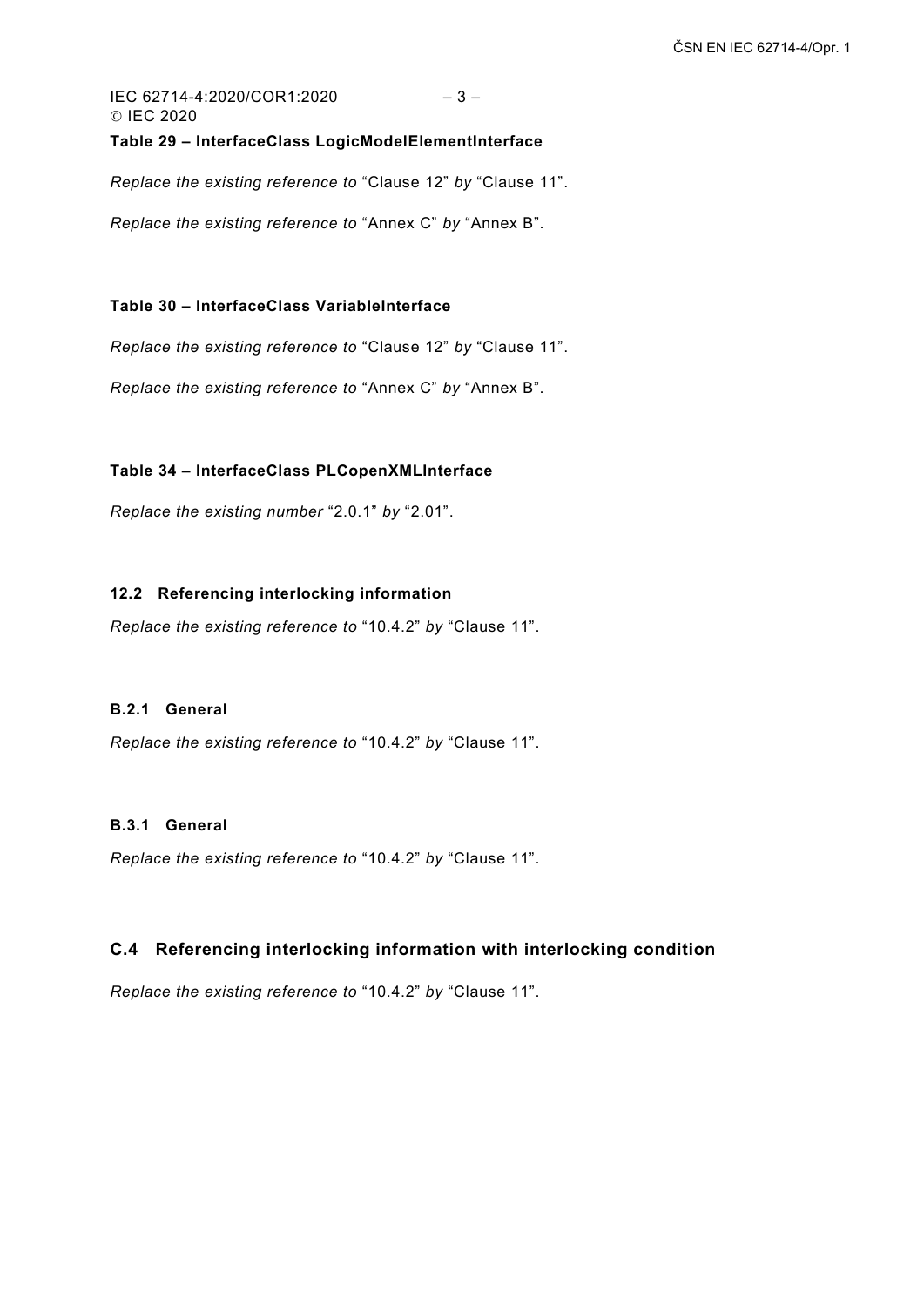## **D.2 AutomationMLLogicRoleClassLib**

*Replace the existing term* "<RoleClass Name="InterlockingTargetGroup">" by "<RoleClass Name="InterlockingTargetGroup" RefBaseClassPath="AutomationMLBaseRoleClassLib/AutomationMLBaseRole/Group">".

*Replace the existing term* "<RoleClass Name="InterlockingSourceGroup">" *by* "<RoleClass Name="InterlockingSourceGroup" RefBaseClassPath="AutomationMLBaseRoleClassLib/AutomationMLBaseRole/Group">".

*Replace the existing term* "<RoleClass Name="LogicModelObject">" *by* "<RoleClass Name="LogicModelObject" RefBaseClassPath="AutomationMLBaseRoleClassLib/AutomationMLBaseRole/Group">".

## **D.3 AutomationMLLogicInterfaceClassLib**

*Replace the existing term* "<InterfaceClass Name="LogicModelInterface">" *by* "<InterfaceClass Name="LogicModelInterface" RefBaseClassPath="AutomationMLInterfaceClassLib/AutomationMLBaseInterface/ExternalDataConnector">".

*Replace the existing term* "<InterfaceClass Name="LogicModelElementInterface">" *by* "<InterfaceClass Name="LogicModelElementInterface" RefBaseClassPath="AutomationMLInterfaceClassLib/AutomationMLBaseInterface/ExternalDataConnector">".

## **D.4 AutomationMLPLCopenXMLInterfaceClassLib**

*Replace the existing term* "<InterfaceClass Name="VariableInterface"/>" *by* "<InterfaceClass Name="VariableInterface" RefBaseClassPath="AutomationMLInterfaceClassLib/AutomationMLBaseInterface/ExternalDataConnector/PLCo penXMLInterface" />".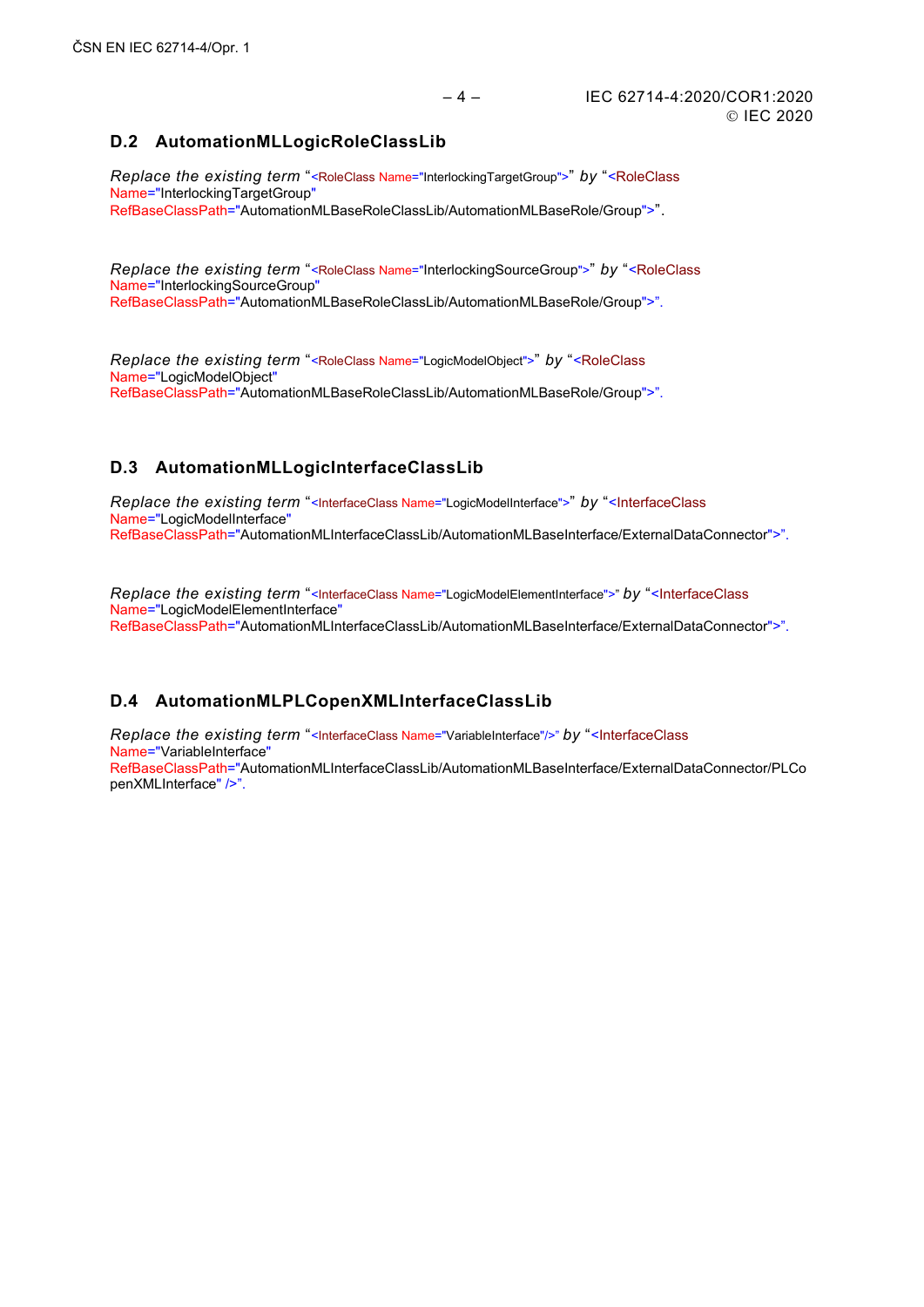IEC 62714-4:2020/COR1:2020 – 5 – © IEC 2020

Corrections à la version française:

## INTRODUCTION

*Remplacer la référence existante* "Le 10.4.2" *par* "L'Article 11".

## **4 Conformité**

*Remplacer la référence existante* "10.4.2" *par* "Les Article 11".

## **5.4 Référencement des informations concernant la logique**

*Remplacer la référence existante* "en 10.4.2" *par* "à l'Article 11".

## **7.1.1 Utilisation du schéma IEC 61131-10**

*Remplacer le mot existant "*SCF" *par* "SFC".

## **8.3.1 Règles communes**

*Remplacer la référence existante* "6.3.2" *par* "8.3.2".

*Remplacer la référence existante* "6.3.3" *par* "8.3.3".

*Remplacer la référence existante* "6.3.4" *par* "8.3.4".

*Remplacer les références existantes* "6.3.5" *par* "8.3.5".

*Remplacer les références existantes* "6.3.6" *par* "8.3.6".

## **8.4.1 Règles communes**

*Remplacer la référence existante to* "6.4.2" *par* "8.4.2". *Remplacer la référence existante* "6.4.3" *par* "8.4.3". *Remplacer la référence existante* "6.4.4" *par* "8.4.4". *Remplacer la référence existante* "6.4.5" *par* "8.4.5".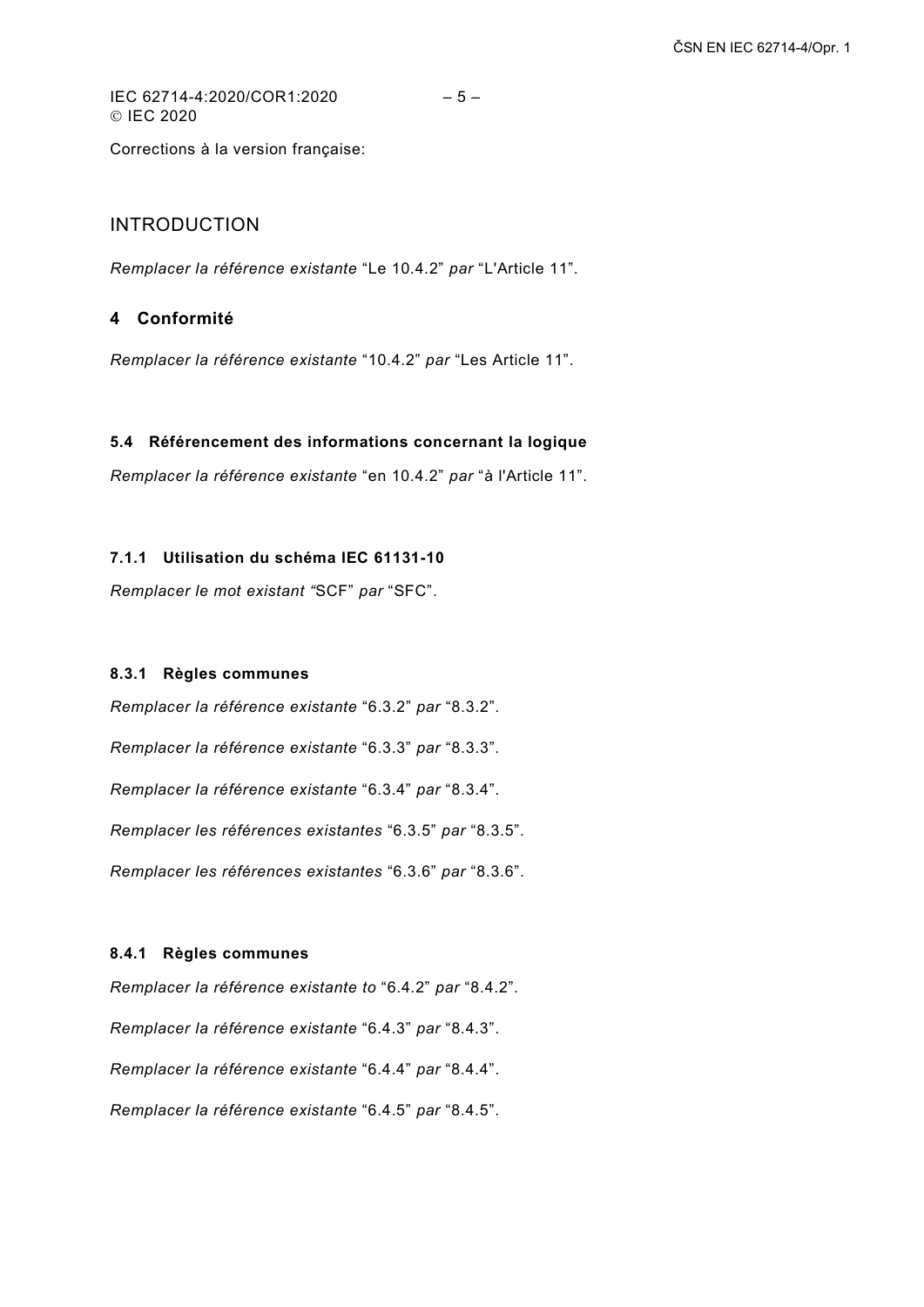## **Tableau 24 – RoleClass LogicModelObject**

*Remplacer la référence existante* "en 10.4.2" *par* "à l'Article 11".

## **Tableau 25 – InterfaceClass LogicModelInterface**

*Remplacer la référence existante* "en 10.4.2" *par* "à l'Article 11".

**Tableau 26 – InterfaceClass SequencingLogicModelInterface**

*Remplacer la référence existante* "en 10.4.2" *par* "à l'Article 11".

## **Tableau 27 – InterfaceClass BehaviourLogicModelInterface**

*Remplacer la référence existante* "en 10.4.2" *par* "à l'Article 11".

## **Tableau 29 – InterfaceClass LogicModelElementInterface**

*Remplacer la référence existante* "Article 12" *par* "Article 11".

*Remplacer la référence existante* "Annexe C" *par* "Annexe B".

## **Tableau 30 – InterfaceClass VariableInterface**

*Remplacer la référence existante* "Article 12" *par* "Article 11". *Remplacer la référence existante* "Annexe C" *par* "Annexe B".

## **Tableau 34 – InterfaceClass PLCopenXMLInterface**

*Remplacer le numéro existant* "2.0.1" *par* "2.01".

## **12.2 Référencement des informations concernant le verrouillage**

*Remplacer la référence existante* "en 10.4.2" *par* "à l'Article 11".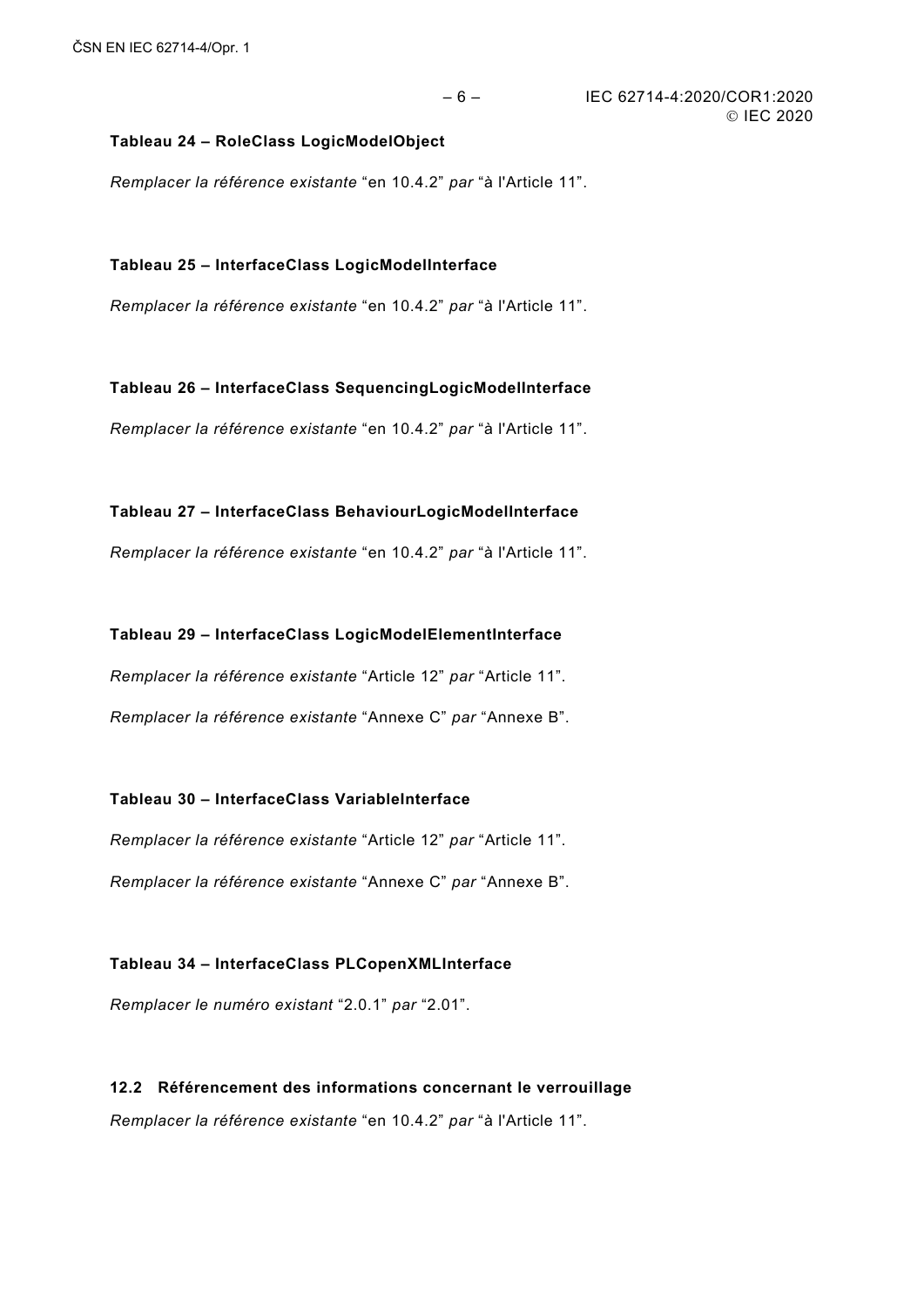IEC 62714-4:2020/COR1:2020 – 7 – © IEC 2020

#### **B.2.1 Généralités**

*Remplacer la référence existante* "en 10.4.2" *par* "à l'Article 11".

#### **B.3.1 Généralités**

*Remplacer la référence existante* "en 10.4.2" *par* "à l'Article 11".

## **C.4 Référencements des informations concernant le verrouillage avec condition de verrouillage**

*Remplacer la référence existante* "de 10.4.2" *par* "de l'Article 11".

## **D.2 AutomationMLLogicRoleClassLib**

*Remplacer le terme existant* "<RoleClass Name="InterlockingTargetGroup">" *par* "<RoleClass Name="InterlockingTargetGroup" RefBaseClassPath="AutomationMLBaseRoleClassLib/AutomationMLBaseRole/Group">".

*Remplacer le terme existant* "<RoleClass Name="InterlockingSourceGroup">" *par* "<RoleClass Name="InterlockingSourceGroup" RefBaseClassPath="AutomationMLBaseRoleClassLib/AutomationMLBaseRole/Group">".

*Remplacer le terme existant* "<RoleClass Name="LogicModelObject">" *par* "<RoleClass Name="LogicModelObject" RefBaseClassPath="AutomationMLBaseRoleClassLib/AutomationMLBaseRole/Group">".

## **D.3 AutomationMLLogicInterfaceClassLib**

*Remplacer le terme existant* "<InterfaceClass Name="LogicModelInterface">" *par* "<InterfaceClass Name="LogicModelInterface" RefBaseClassPath="AutomationMLInterfaceClassLib/AutomationMLBaseInterface/ExternalDataConnector">".

*Remplacer le terme existant* "<InterfaceClass Name="LogicModelElementInterface">" *par* "<InterfaceClass Name="LogicModelElementInterface" RefBaseClassPath="AutomationMLInterfaceClassLib/AutomationMLBaseInterface/ExternalDataConnector">".

## **D.4 AutomationMLPLCopenXMLInterfaceClassLib**

*Remplacer le terme existant* "<InterfaceClass Name="VariableInterface"/>" *par* "<InterfaceClass Name="VariableInterface" RefBaseClassPath="AutomationMLInterfaceClassLib/AutomationMLBaseInterface/ExternalDataConnector/PLCo penXMLInterface" />".